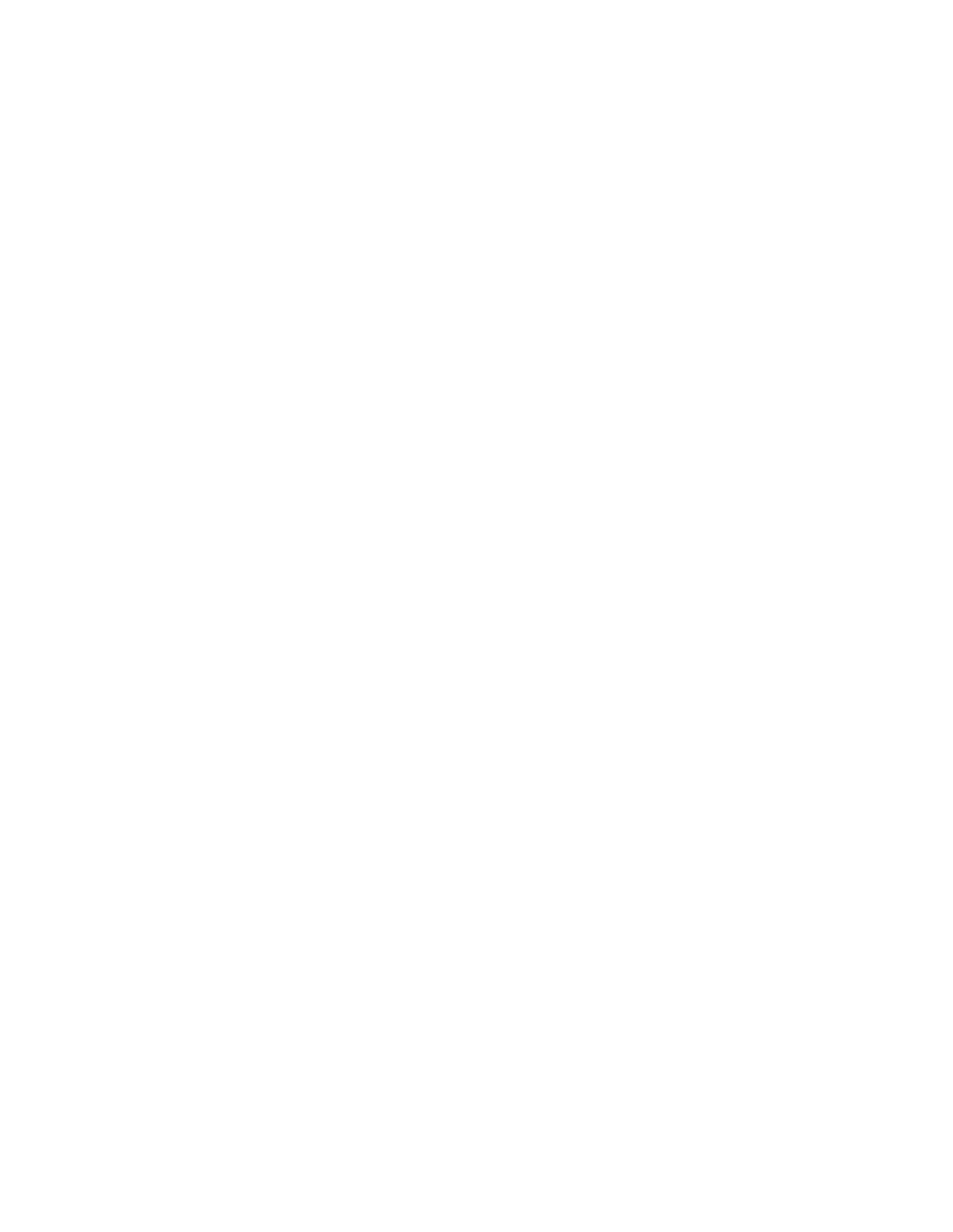Sunrise Banks has established itself as truly innovative in the way it runs a profitable banking business driven by a bona fide social responsibility. For this successful bank holding company, purpose guides profits and profits fuel purpose. Sunrise Banks has created a valuable and admired "brand" of banking.

Growing a bigger business without losing its purpose is a difficult challenge not achieved by many. The leadership team at Sunrise Banks is absolutely com-

mitted to growing without sacrificing the virtues of their purpose. Without more growth the potential of their purpose would be limited, which wasn't an option for them.

#### Great corporate brands are ad-

mired as much for their potential as for their track record. If a company does not consistently deliver on its perceived potential, the value of its track record wanes. Business history is full of companies whose brand potential fell under the weight of its own growth. If not managed properly the first victim of growth is the culture of the company – the power of the brand.

The challenge facing Sunrise Banks was to scale up its unique way of doing business. This meant growing a culture that continued to resonate the unique strengths and values of the personal brands of its founders.

Imprinting the personal brands of the founders onto an organizational culture is not an easy task. The leaders at Sunrise Banks knew it would take an innovative process to address this organizational development challenge.

The leadership team of Sunrise Banks also knew that certain structural changes were needed to support the growth. The most significant change initiative would be merging the three separate bank

*Imprinting the personal brands of the founders onto an organizational culture is not an easy task.* 

organizations to operate efficiently under a single bank charter. Implementing these structural changes throughout the organization threatened to confound the cultural change necessary to extend the legacy of Sunrise Banks. Managing

multiple change initiatives would be a huge challenge for the leadership team.

With such a complex change initiative in front of them, the leadership team was very focused on nurturing their culture and insulating customers from any disruptions resulting from the change. The leadership team at Sunrise Banks decided to use an innovative change management framework known as *internal brand building* as the platform to create internal alignment centered on the things most important to customers.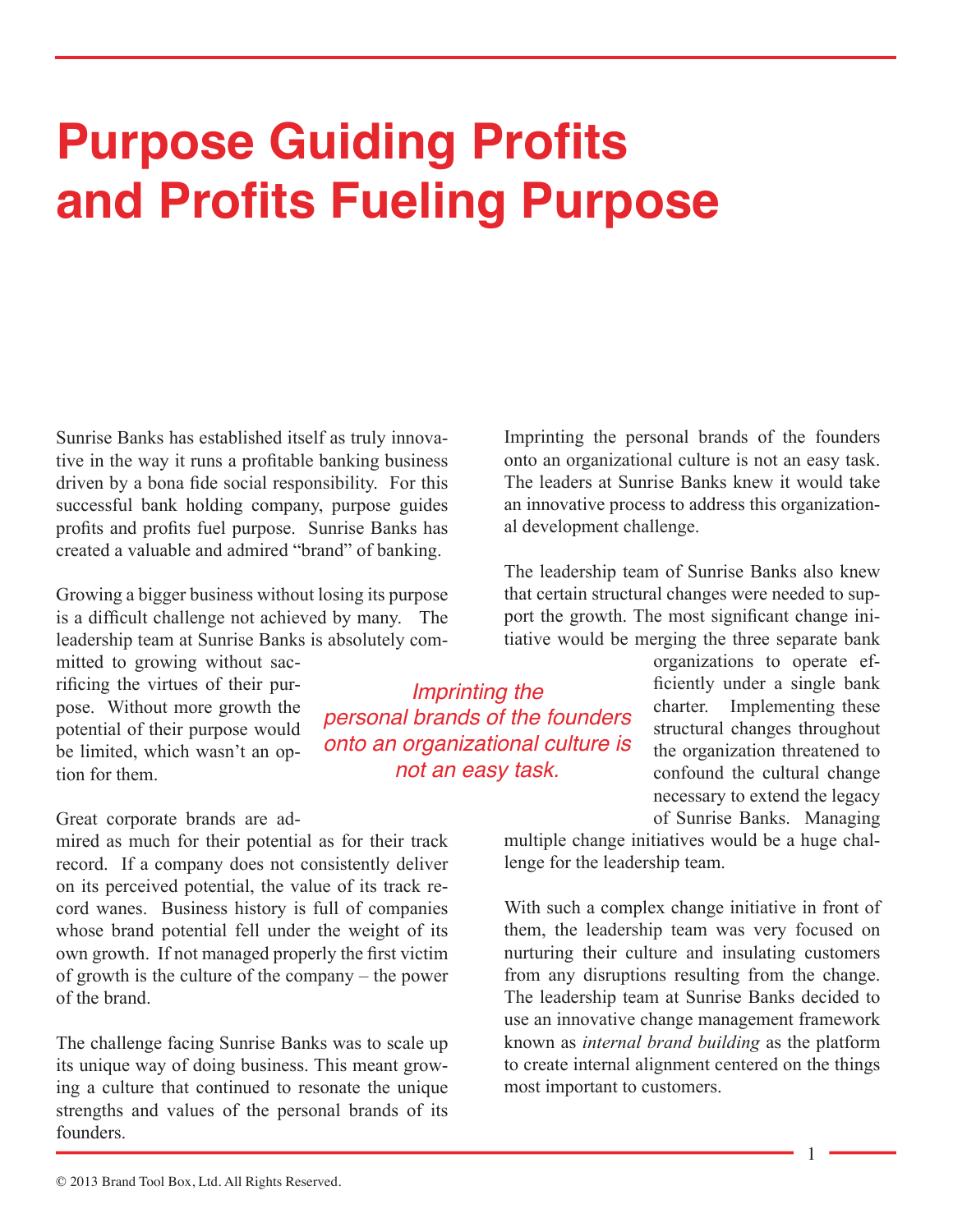*made . . .*

### **Shared Leadership to Scale Up**

Sunrise Banks is a member of a special class of admired corporate brands that account for their success in equal amounts of business metrics and improv-

ing the human condition. A core belief of the Sunrise leadership team is that the engine of business is the most effective machine to make a difference for the human condition. "Doing good" is not a business strategy; it's the end game. Sunrise Banks is proof positive that a successful

company can be human centered – internally and externally. This is the Sunrise Banks' "brand" of doing business. There is definitely a "Sunrise Banks Way" of making a difference.

At the core of the "Sunrise Banks Way" is an operating ethos that permeates the way decisions are made and employees interact with each other and customers. The challenge facing Sunrise Banks was to create sustained shared leadership throughout the organization to support scaling up their human-centered approach to business. If its growing base of employees and emerging leaders did not embrace this distinctive ethos, than Sunrise Banks' potential would be limited.

#### **No Difference, No Brand**

Strong brands are built on a track record of making a difference that matters. No difference, no brand. Organizations must prove they can consistently make a difference to earn the right to become a strong brand. Inconsistency in making a difference erodes trust, the currency of a strong brand. Sunrise Banks has a proven track record as a business and as a socially responsible corporation. Its actions speak louder than its words.

For more than 15 years Sunrise Banks has developed and delivered powerful financial services innovations that have changed the way underserved individuals live and thrive in their communities. Even more innovative, Sunrise Banks has proved that being a socially responsible organization can also generate profits and increase market share in a highly competitive market.

Sunrise Banks' business has performed well over time and delivered on its responsibility to its shareholders, employees, environment and community. A few highlights of this social enterprise's performance are: *At the core of the "Sunrise Banks Way" is an operating ethos that permeates the way decisions are* 

- $\Box$  Consistent year-over-year growth in asset size exceeding \$750 million.
- Introduced an innovative employer-based small dollar loan to combat high priced payday loans.
- $\Box$  Developed a number of innovative national pre-paid card programs to meet the unique needs of underserved populations.
- $\Box$  Created an innovative global money transfer program to meet the special needs of specific immigrant populations.
- $\Box$  Certified as one of only ninety banks as a Community Development Financial Institution (CDFI) in the United States.
- $\Box$  Is a leader in the select group of organizations, such as Ben & Jerry's and Patagonia, who have been certified as a B Corps. A B Corporation is a new type of corporation which uses the power of business to solve social and environmental problems. Sunrise Banks was designated as one of 12 "Best for the World" B Corps in 2013.
- □ The GOOD Company Project selected Sunrise Banks for their outstanding leadership, effort, and achievement in the following core values: Socially Responsible, Sustainable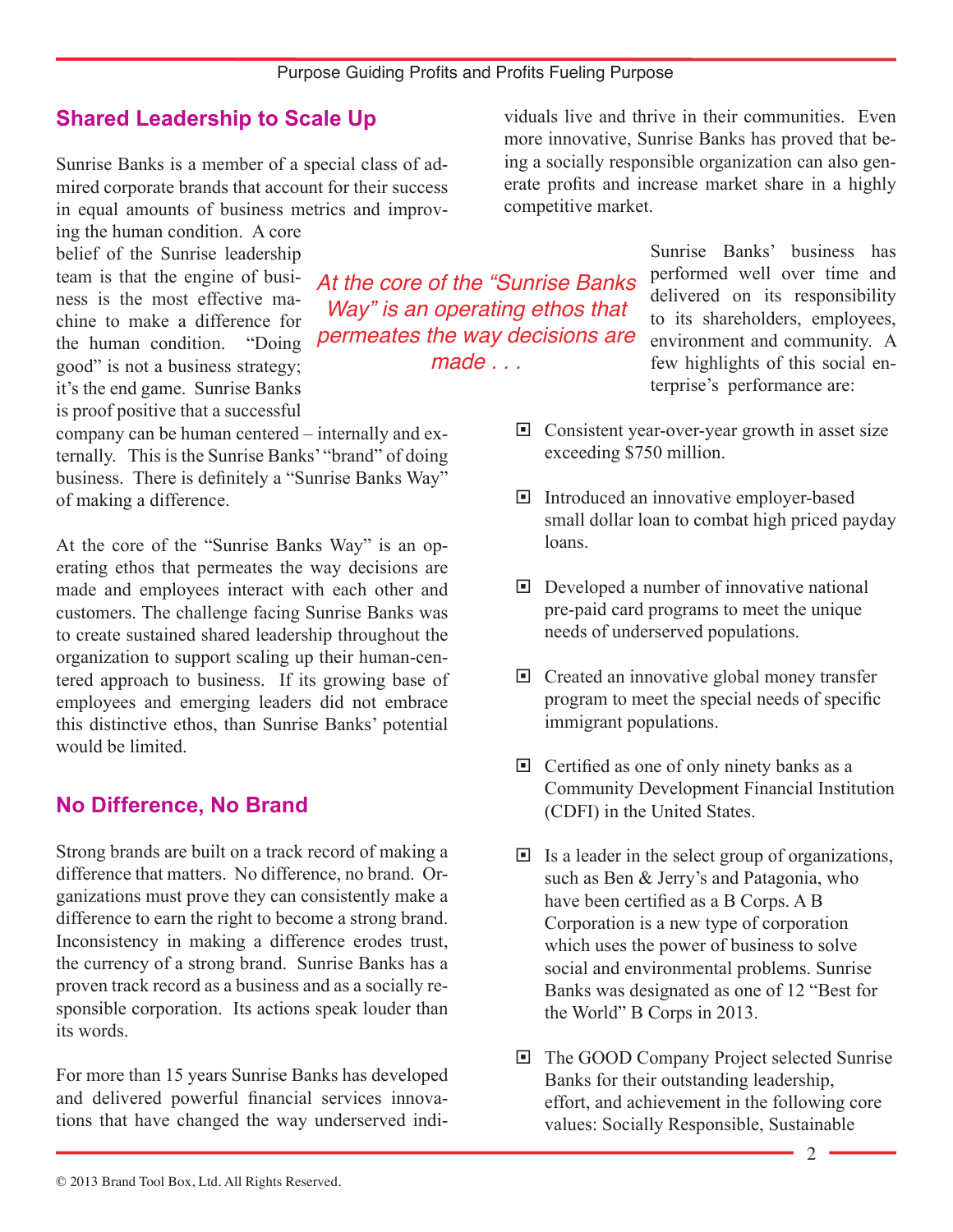and Innovative. Receiving this recognition from The GOOD Company Project is a great confirmation of the positive role Sunrise Banks has played, not only creating an economic impact, but a positive social impact as well.

- **Employees volunteered over 12,000 hours of** work in the community.
- Sunrise Banks designed and constructed the first two Leadership in Energy and Environmental Design (LEED) Certified Bank buildings in the State of Minnesota.

The combined track record of business and social

performance affirms that the bank's purpose-driven business model is a force for positive change for underserved individuals and small businesses.

The challenge facing the Sun-

rise Banks' leadership team was to harness the energy from their past successes to maintain the balance of business and social responsibility. An imbalance in either direction would derail the possibilities of taking this truly innovative organization to the next level of contributions. Scaling up the spirit, structure and purpose of Sunrise Banks was the challenge facing the leadership team.

## **Restructuring to make a bigger impact**

The Sunrise Banks' leadership team knew it would have to make some fundamental changes to have an even bigger impact in the future. Operating with the same business model, even with more enthusiasm will only result in incremental improvements. Sunrise Banks was born and built on oversized ideas about what's possible. Incremental is not in their lexicon. To scale up its operations Sunrise Banks committed to a new organizational structure to drive growth.

*Scaling up the spirit, structure and purpose of Sunrise Banks was the challenge facing the leadership team.*

At the core of the structural changes was consolidating three bank charters into one. A single bank charter would enable the organization to leverage a single, stronger base of capital and broaden its reach and increase the possibilities for scaling social impact. As an example, the single charter would enable the bank to provide solutions to underserved individuals outside their traditional geographic boundaries.

An effective single bank charter is best served by a single, aligned internal culture. Leaders knew this would mean a change in internal structure. The leadership team was committed to 100% employee retention as a part of their restructuring program. The next challenge facing the leadership team was to create internal alignment focused on operating as a

> single culture instead of the three cultures that existed under the old multi-charter structure.

> The cultures of each of the individual banks were strong and similar in many respects. The

challenge was to define in clear and practical terms the new singular culture. It was time to take the best of all three cultures and knit together one cohesive set of cultural norms that was true to the long-standing ethos of Sunrise Banks. The challenge was to define "The Sunrise Banks Way" so that it inspired employees and also provided them practical direction in doing their job everyday.

## *"If I can name it, I can know it."*  **– M. McLuhan**

#### **Defining a Brand Platform**

Defining a business culture has two important demands: capturing the essence of its authentic qualities and articulating the cultural values to be relevant in creating value for customers. The process of defining a business culture is part anthropology and part marketing, capturing the spirit of the organization and describing it in a way that every employee can apply to their job everyday.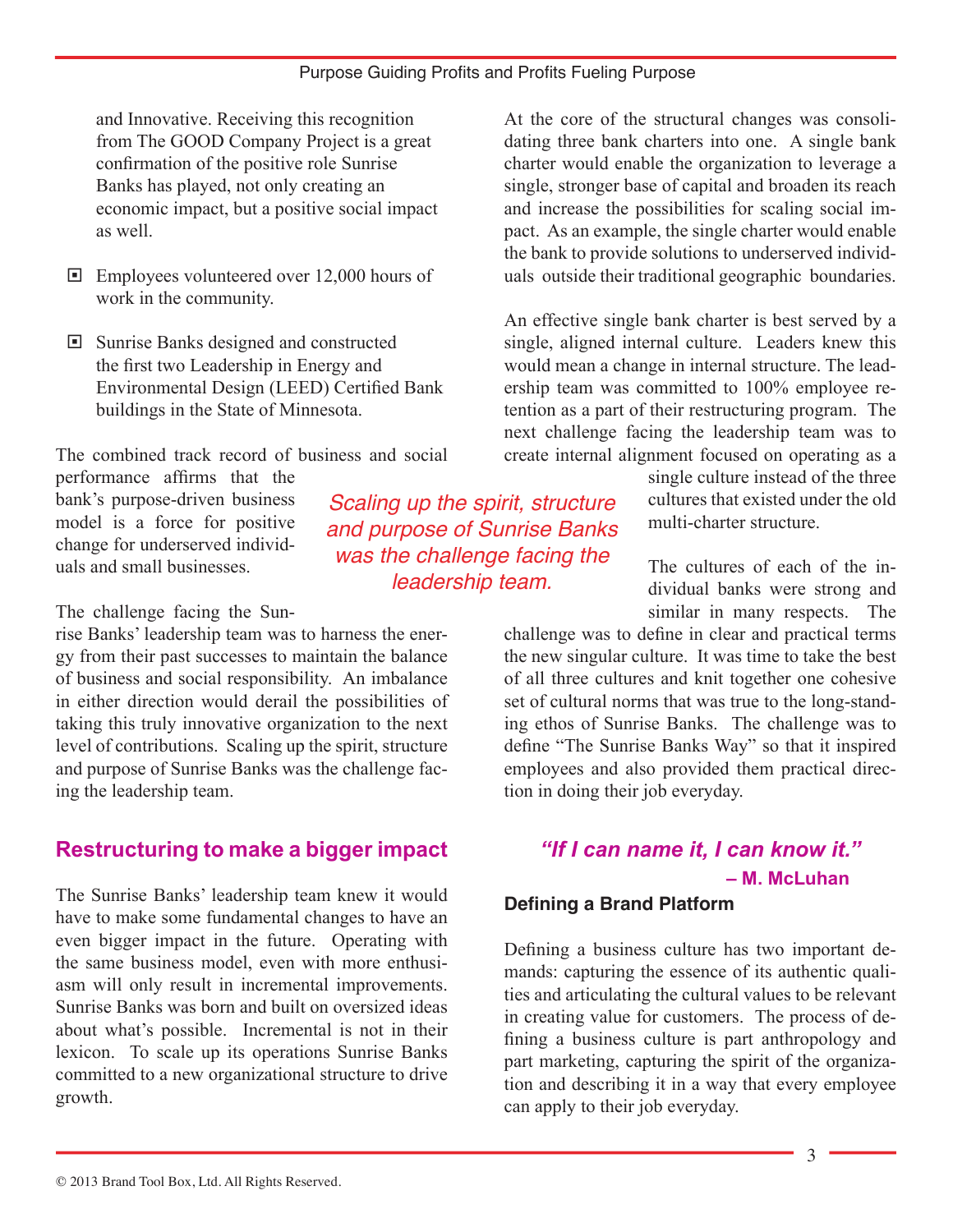**BRAND**<br>ETHOS

The spirit, vision and ethos of the Sunrise Banks' brand emanated from the personal brands of its founders. Understanding the legacy values of Sunrise Banks starts with identifying the outstanding authentic qualities of the personal brands of its founders.

An organizational brand platform is the established framework to define a business culture in a way that is focused on creating value for customers. The process of developing a brand platform can range from a multi-phase consulting-led initiative to simple group exercises with leaders using their intrinsic knowledge of the organization to complete the brand platform template. The Sunrise Banks' leadership's confidence in their culture and successful track record led them to choose the latter, more organic method.

The process of developing the organization's brand platform became the work of a cross-functional team of passionate believers in the mission of Sunrise Banks.

The spirit, vision and ethos of the Sunrise Banks' brand emanated from the personal brands of its founders. Understanding the legacy values of Sunrise Banks started with identifying the outstanding authentic qualities of the personal brands of its founders.

These internal brand leaders had experienced first hand the personal brands of the founders

"walking the talk" in their decision-making and leadership. The challenge was to translate their experience and understanding into a brand platform framework. Following the framework developed by Brand Tool Box, the team was able to efficiently develop a brand platform that crisply defined the "Sunrise Banks Way" in practical terms all employees could understand.

The first step was to define the operating ethos of

Sunrise Banks. The group quickly came to agreement that the brand ethos of Sunrise Banks was:

#### *Empowering Achievement*

Those two words captured the essence of who Sunrise Banks is and what drives their everyday inspiration.

The next exercise was to translate the brand ethos into a practical authentic brand platform. The brand platform became the working definition of the "Sunrise Banks Way." The brand position is an example of one of the components of a brand platform. The Sunrise Banks brand position is:

*The most innovative bank empowering the underserved to achieve.* 

The final challenge was capturing the essence of the

brand platform by developing a brand promise statement, a pithy statement that would provide enduring inspiration for employees. The brand promise statement of Sunrise Banks is:

#### *Compassion. Empower. Achieve.*

These three words captured everyone's feelings about what the bank meant to them and all those they served.

When the brand working team presented the brand platform to

the Sunrise Banks leadership team the immediate response was – "That's it. You've captured who we are and why we come to work each day."

## **The Brand on the Outside is only as Strong as the Brand on the Inside**

Internal brand building is a management practice of engaging employees to consistently deliver on the authentic qualities of the organization in a way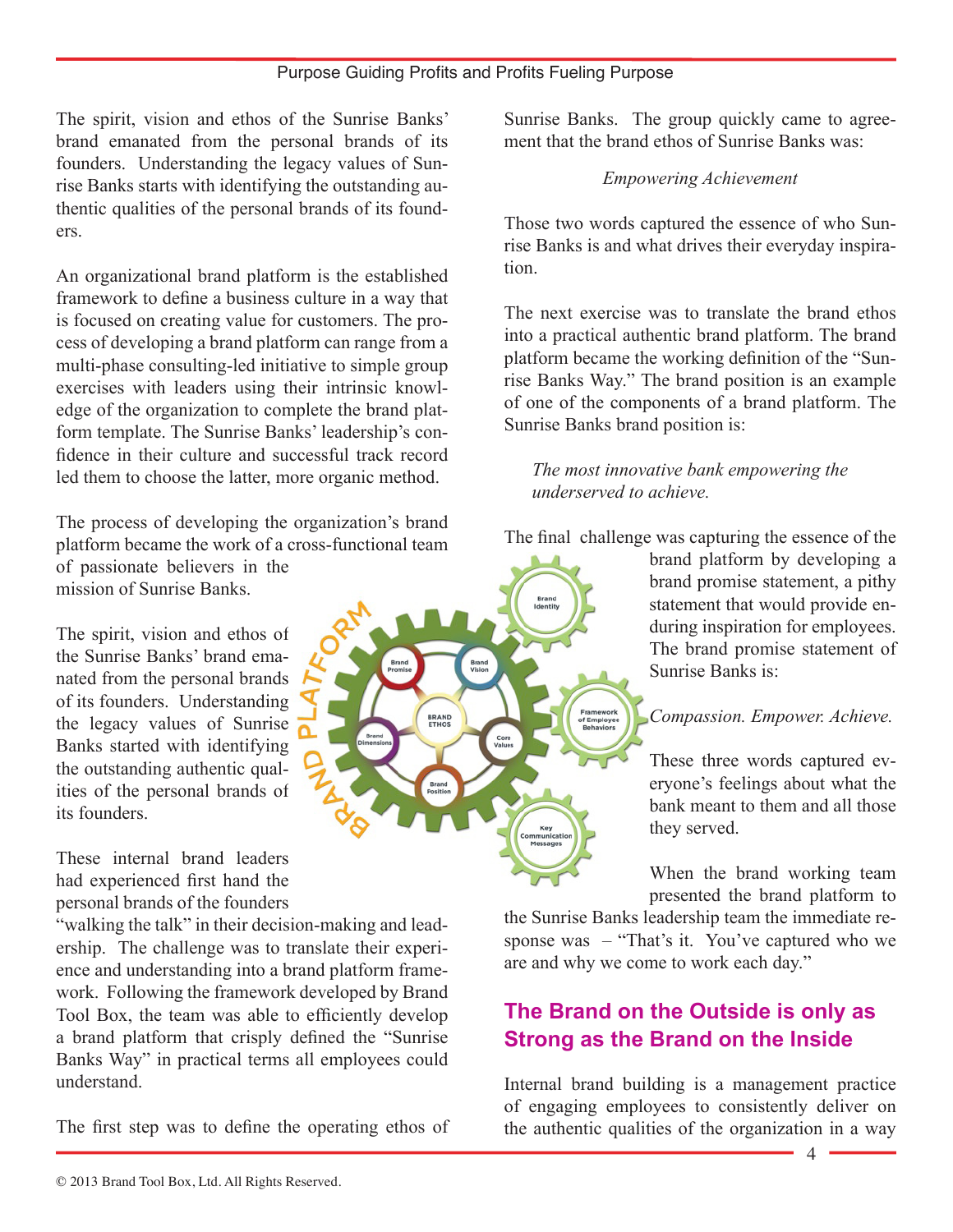that creates value for customers. As internal brand building has become an accepted practice it has taken many different forms – ranging from an internal communications campaign to a sustained customerfocused organizational development leadership program.

The leadership team at Sunrise Banks knew their internal brand building had to be different, more wholesome, resonating their core beliefs and socially responsible ethos. The leaders also knew that to actively and sustainably engage their young, diverse employee base the program had to be authentic and inclusive. Providing employees with a process to find their authentic level of alignment with the company would be more productive and provide sustainable engagement.

outside the bank perceived them. The personal brand experience provided each employee with a personal development tool to improve relationships in all parts of their lives.

- **Their authentic alignment.** During the workshop each employee was provided a detailed description of the Sunrise Banks' brand platform and participated in a number of exercises helping them discover the alignment between their personal brand and the brand of Sunrise Banks. This process of alignment discovery produced a feeling of authentic alignment between employees and the bank.
- **Their role in making a difference.** In small work groups employees engaged in a number

Sunrise Banks used an internal brand-building process created by



of action-learning exercises to discover new innovative ways for their functional group to deliver on the Sunrise Banks' brand promise. The list of innovations were cataloged and provided to leaders for follow-through coaching.

Brand Tool Box called the Power of Brand Alignment. This practical organizational development process inspired and engaged employees by facilitating the align-

ment of their personal brand with Sunrise Banks' brand platform. The Power of Brand Alignment process had a uniqueness that appealed to the leaders of Sunrise Banks.

Each employee of Sunrise Banks attended a Brand Alignment workshop. The workshops were structured by functional groups, each containing a mix of employees from the eight branch locations and headquarters. Each employee discovered three important things during the workshop:

 **Their personal brand.** Prior to the workshop each employee used the Brand Tool Box Personal Brand Platform Tool Kit to define his or her personal brand. In addition each individual used a personal brand assessment tool to understand how others inside and

The response from employees was overwhelmingly positive. Each group identified new innovative ways to focus the authentic Sunrise Banks brand to make a difference with their customer groups, external and internal. The excitement level created by the internal brand building has been sustained. The informal chatter about each other's personal brand added a fun and memorable element to the action learning process.

## **The Power of Symbolism Celebrating the "Sunrise Way"**

The prevalent use of logos in the business world is an example of the power of symbolism in culture. Symbols can be a powerful tool to represent the

### **Brand Tool Box**<sup>®</sup> Power of Brand Alignment<sup>sM</sup>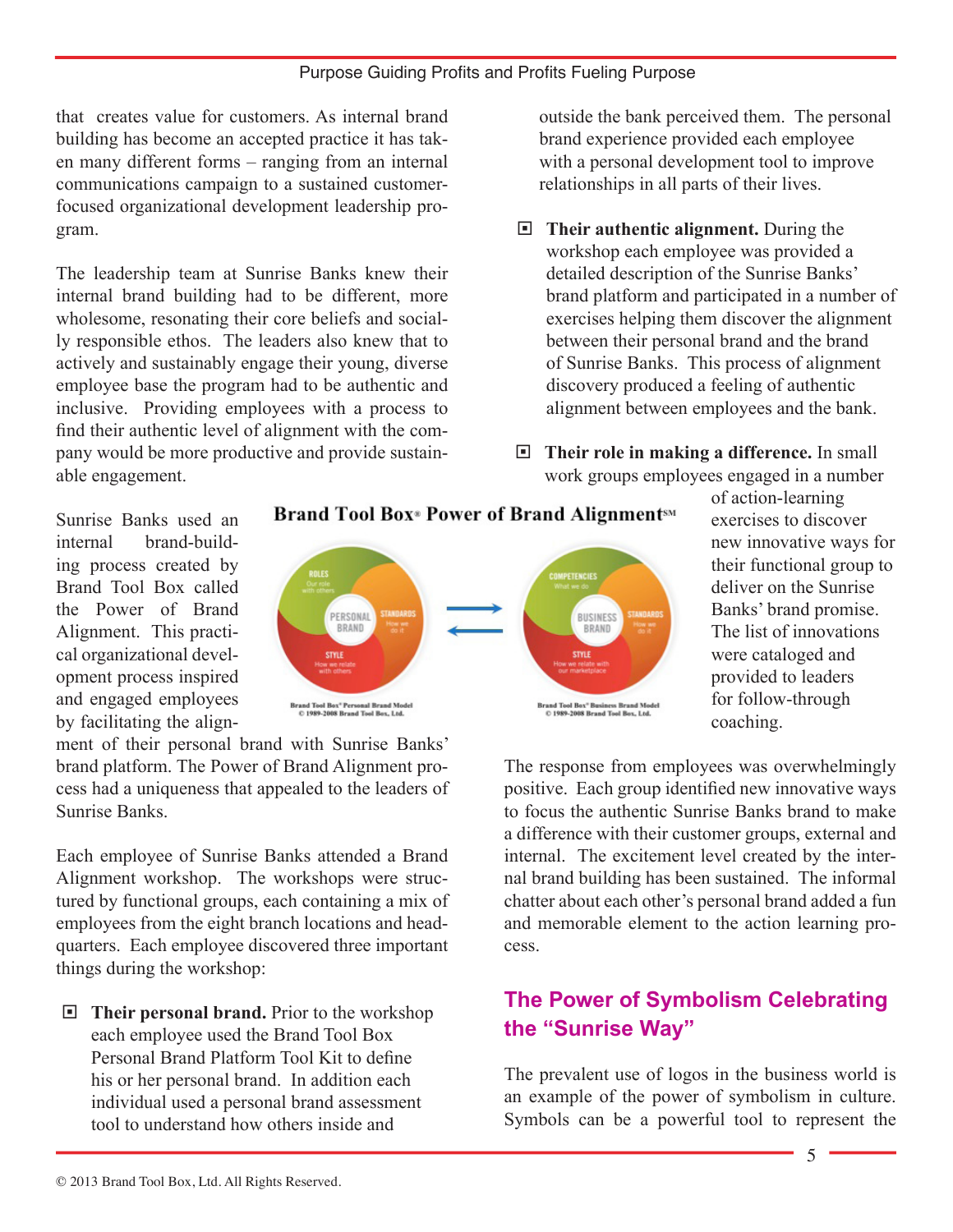principles, values and intentions of a culture or an organization. The leadership team of the bank decided that a new logo would be a powerful tool to represent the big possibilities defined by its bold new vision –

*To radically change the way urban communities and underserved people thrive by empowering them to achieve their aspirations.*

The bold new logo inspired employees and sent a strong signal to the marketplace that Sunrise Banks is taking its commitment to making a difference to the next level.



The logo represents the sun, an unending source of energy focused on empowering customers to achieve their goals. The innovative, modern image of a sun with outward motion represents Sunrise Banks' commitment to growth, innovation and being forward-thinking. The logo is made up of 7 unique and individual colors, representing the diversity of the populations the bank serves.

## **Proof that the Culture has a Solid Foundation**

The leadership team at Sunrise Banks is confident that its new structure and the energy of its highly engaged culture places it in a strong position to scale up its brand of innovation to a much larger community. What evidence do they have to support their confidence? The leadership team instinctively knew that the intangible qualities of its culture provided them with a competitive advantage. However it was important that a set of metrics be established to provide concrete evidence that the internal brand building initiative was creating a culture that truly reflected the "Sunrise Banks Way" of banking.

The first step in establishing a framework of measurement was to verify their intuition that an aligned culture made a substantial impact on financial KPI's. Research conducted by Bain & Company provided the leadership team with concrete, quantified evidence that culture has a lasting, positive impact on sustainable growth.

After analyzing 200 of the world's most sustainably successful companies on a range of 30 different factors, Bain & Company concluded that culture was the most compelling factor that contributed to longterm performance. Their most striking conclusion was that *"the use of well-defined, shared core principles and beliefs linking frontline behavior"* is the single most predictive indicator of sustained business growth. Simply stated, a culture that is built on a set of authentic and nonnegotiable beliefs is the bedrock of a company that will have repeatable success.

This compelling conclusion by Bain & Company reflected the experience and intuition of the Sunrise Banks' leadership team and would become the objective used to measure the success of this change initiative. The KPI's for this human capital initiative had to be constructed to demonstrate that employees could consciously make a clear connection between Sunrise Banks' shared principles and their everyday behaviors. If this initiative produced evidence of this important linkage, then it could be concluded that the personal brands of the founders had made an imprint on the culture of the bank.

Given that the core of the initiative revolved around training, it was decided to use the Kirkpatrick Model of program evaluation as the framework for measurement. The following measurements provided tangible evidence the initiative was a success:

 $\Box$  The consistently high evaluation scores from the internal brand training demonstrated that the employees were highly engaged about the core principles and highly enthusiastic about the initiative.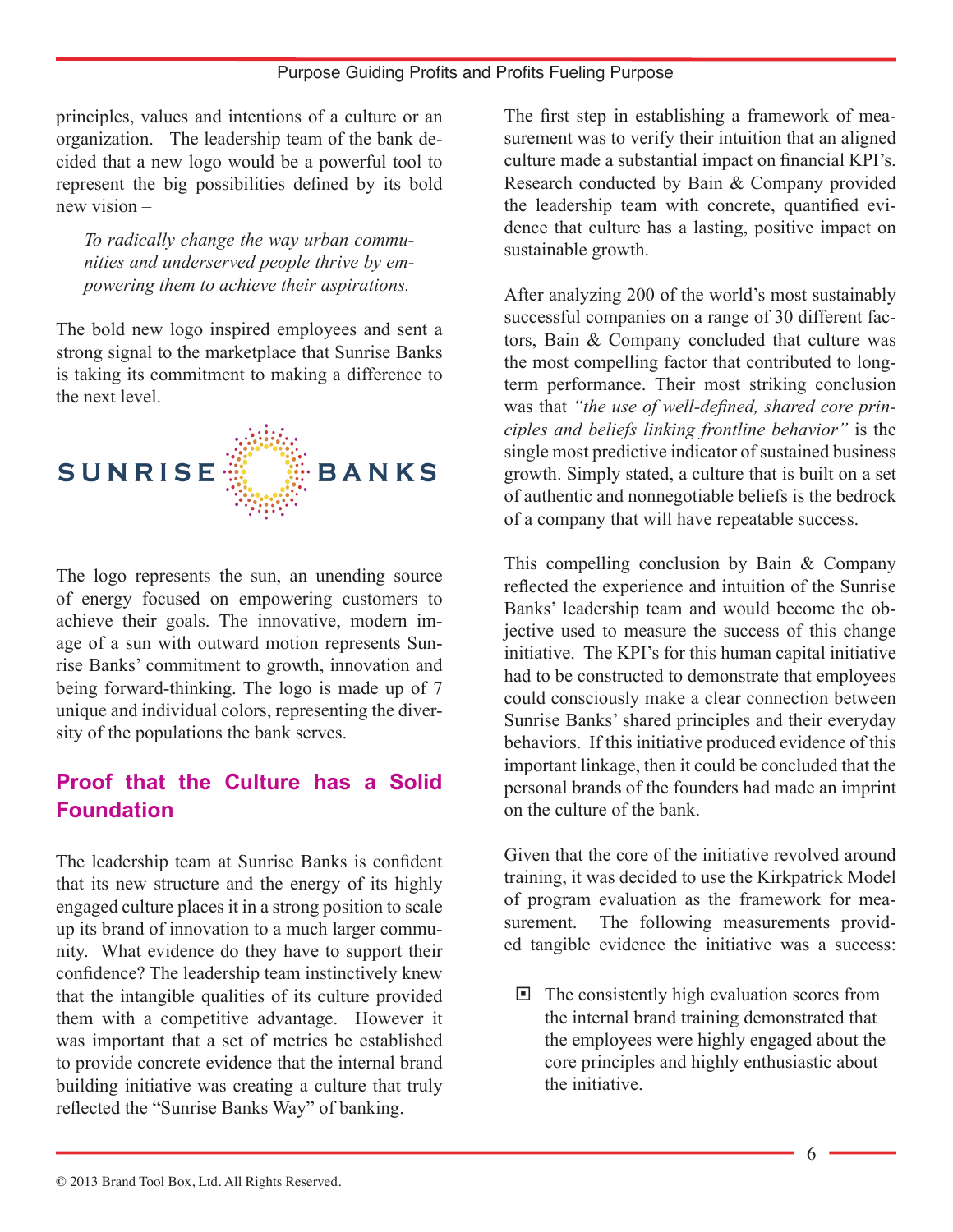- $\Box$  The outputs from the action learning exercises clearly demonstrated that employees could readily and clearly make a connection between the "Sunrise Banks Way" and their daily work behaviors. Employees knew the "Sunrise Banks Way" when they saw it and also knew when it was absent in the way they did their work.
- Employees also demonstrated a first-hand knowledge how delivering the "Sunrise Banks Way" made a difference, emotionally and tangibly, for customers. Making a difference for underserved individuals proved to be the fuel that would propel the growth of the bank and energize the culture.

These metrics clearly indicated that the culture of Sunrise Banks has made the important connection cited by Bain & Company, the connection that has proven to be a driver of future financial success. The leadership and employees of Sunrise Banks are confident they now have a culture supported with a strong foundation, built for a future of opportunities.

## **Sunrise Banks - a Collective Attitude to Make a Difference That Matters**

Channeling the drive of a successful business with a socially responsible heart creates a brand that is worth growing. It's a brand that makes a difference that matters to the communities it serves and the em ployees who make it happen.

Sunrise Banks understands its brand of banking is different and it's not the easy road, but it's the high road. The path not often taken is the one that takes ingenuity, high energy, humility and a strong vein of moxie – all strong qualities of the founders of Sun rise Banks.

With a culture that resonates the ethos of its founders and redesigned infrastructure, Sunrise Banks is now prepared to scale up its vision for helping under served communities achieve their aspirations.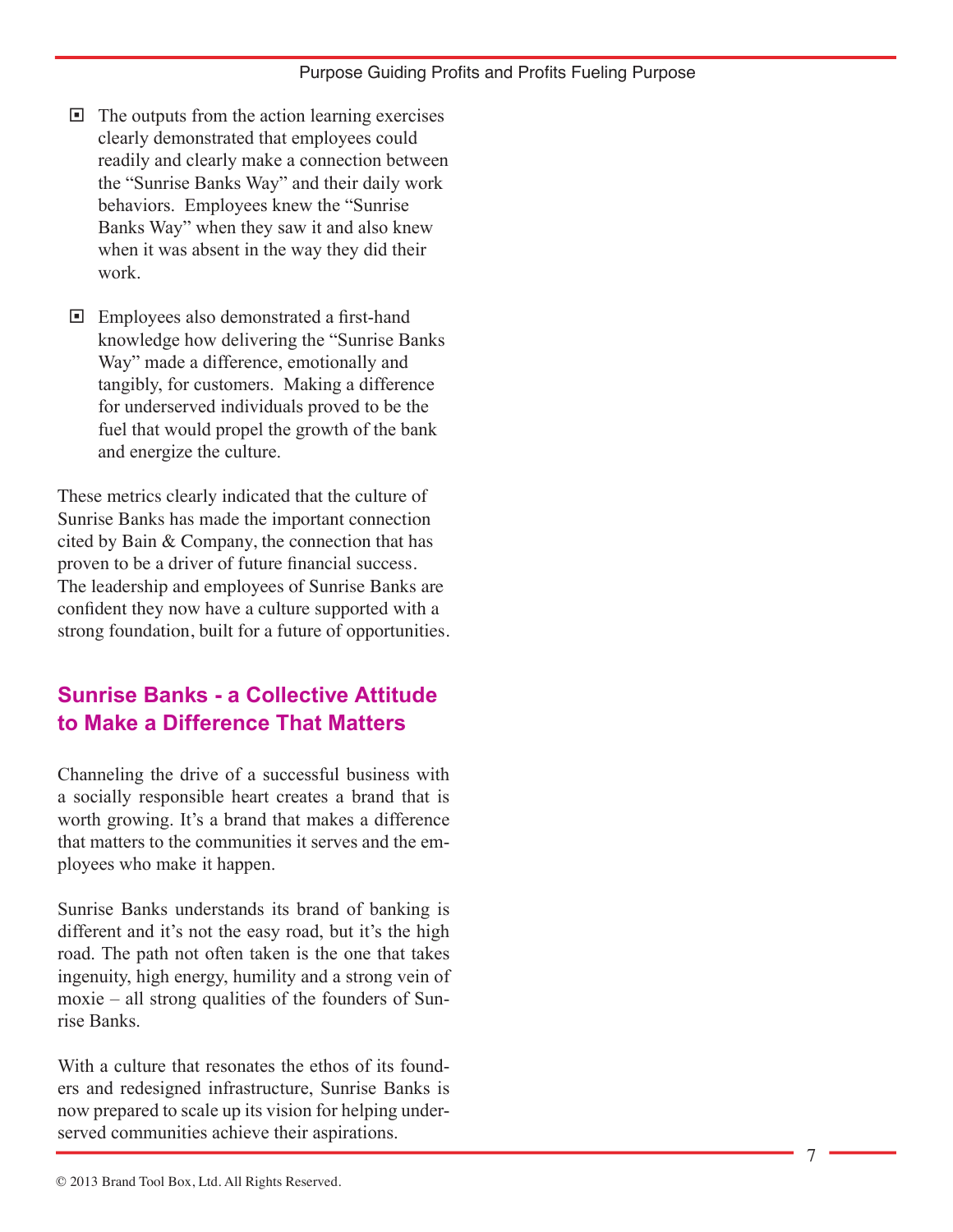## *About the Authors*



Karl D. Speak is a global expert known for his pragmatic and unconventional approach to using brand as a leadership platform for gaining customer loyalty and employee engagement. Karl's innovative work on corporate brand strategy, personal brand and internal brand building has been implemented in companies in 23 countries. His best selling book, *Be Your Own Brand*, is translated into 12 languages and has sold over 80,000 copies. A revised and expanded version of *Be Your Own Brand* was recently released to leverage the global success of the first edition and the growing popularity of personal brand.

Brand Tool Box, Ltd., the company he founded 30 years ago, is the global leader in developing and implementing internal brand-building programs. It is a unique professional services organization melding world-class brand expertise and organizational development best practices to help organizations build and

nourish customer-centric culture alignment. Brand Tool Box's consulting processes, training programs and organizational development tools have been successfully implemented in companies across virtually all industry segments, non-profits and governments.

Brand Tool Box has successfully packaged its intellectual property into a portfolio of training workshops, coaching and consulting templates. The products have been used in a range of business and personal development applications, ranging from internal brand building, sales training, to leadership-development coaching.

Through Brand Tool Box, Karl has implemented his contemporary approach to brand management and internal brand building with a wide range of corporate clients. Clients such as 3M, LeadingAge, American Express, AT&T, BASF, BMW, Cabela's, Cargill, Consumers Energy, EDMC, FedEx, Honeywell, IBM, ING, Mosaic, Motorola, National Church Residences, Securian, Skandia, Sony Corporation, St. Jude Medical, Syngenta, Target Corporation, The Scotts Company, The Wall Street Journal, Toro, and Walgreens have benefited from Karl's consulting and internal brand-building programs.

Karl also serves as an "expert witness" in legal cases involving matters relating to brand.

Karl holds a Masters Degree in Economics from the University of Minnesota. Karl has taught in the MBA programs at University of Minnesota, St. Thomas University, and has been guest lecturer at University of Westminster in London, Capella University, ESADE University in Madrid, among others.

Karl's boardroom experience includes being a board member of Mesa Holdings, VocalEssence, MAP and serving as the chair of the board of The Design Management Institute.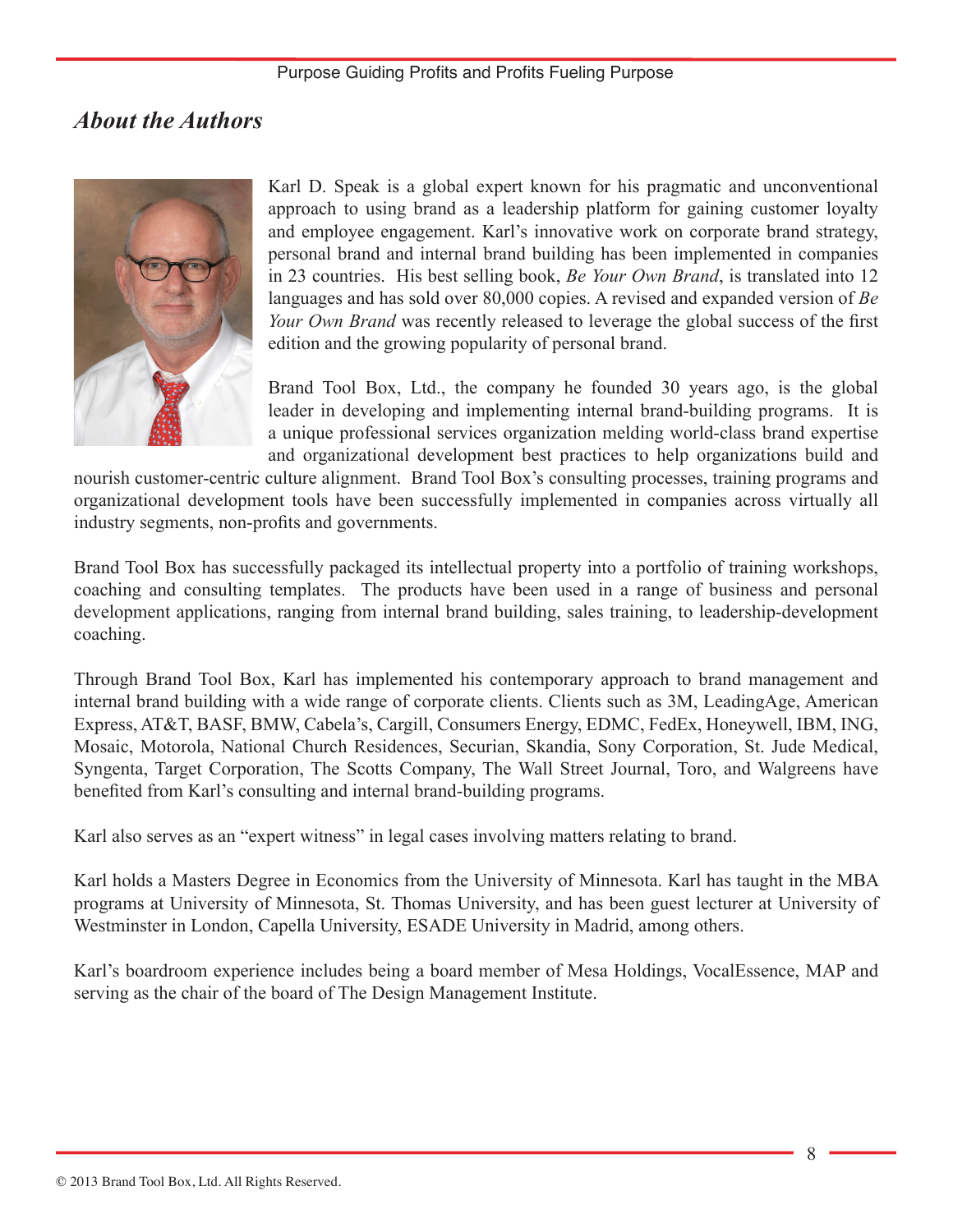

David is a social entrepreneur with a long history of innovation in community development finance. As the CEO of Sunrise Banks, David's visionary leadership has positioned his social enterprise for long term financial sustainability and positive social impact.

Under David's leadership Sunrise Banks became the first Minnesota bank certified as a Community Development Financial Institution (CDFI) in 2001 and the first Minnesota B Corp in 2009.

In recent years, Sunrise Banks has been honored with:

- Ernst & Young "Entrepreneur of the Year" Award
- "Best Corporate Social Responsibility Program" from the American Business Awards.
- Corporate Citizenship Award from the U.S. Chamber of Commerce's Center for Corporate Citizenship.
- A 2012 Community Reinvestment Award in lending at the Office of the Comptroller of the Currency's National Interagency Community Reinvestment Conference.

David is involved in numerous organizations: Strategic Coach, Young Presidents Organization, Entrepreneurs Organization, Global Alliance of Banking on Values, B – Corporation, Social Venture Network, Social Investment Forum, Community Development Bankers Association, Ashoka, CDFI Coalition and Opportunity Finance Network.